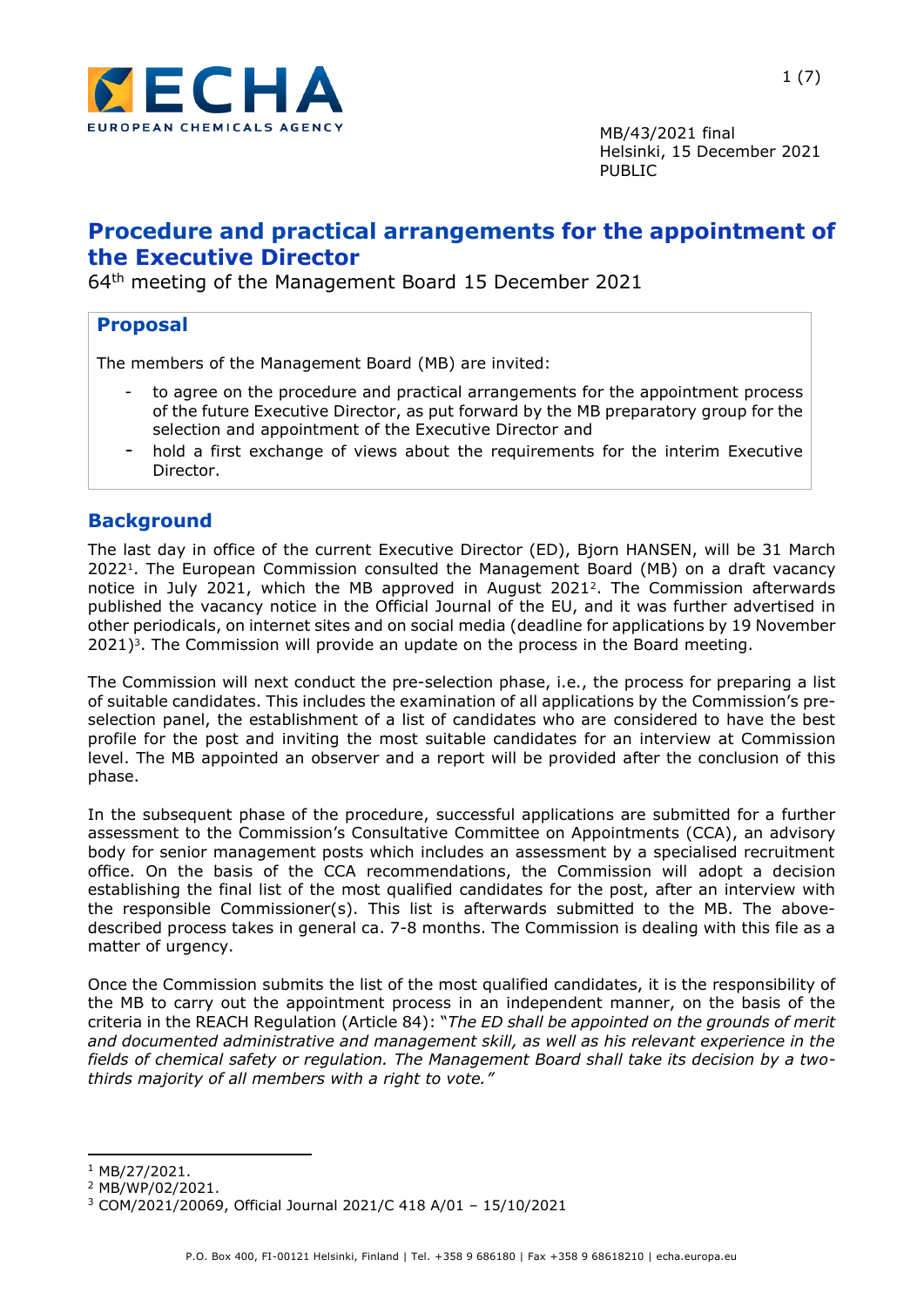Finally, before being formally appointed, the candidate nominated by the MB will be invited to make a statement before the European Parliament and to answer questions from its Members.

### **Rationale**

The MB should make its own arrangements for ensuring a solid appraisal of the candidates included in the Commission list. The Agency's founding regulation provides, both the selection criteria to be applied by the MB to the future ED and the majority needed to select the jobholder. By contrast, it does neither define how the assessment of the candidates against the selection criteria should be organised nor does it lay down the details of the voting procedure or the procedure to follow for the interim arrangements. The MB is hereby invited to take the necessary decisions to fill these gaps. The proposal was prepared by the MB preparatory group for the selection and appointment of the Executive Director during its meeting of 26 November 2021.

Considering the estimated duration of the selection and appointment process, the MB should also put in place the necessary arrangements for the interim period falling between 1 April 2022 and the first day in office of a new ED.

### **Interim arrangements**

In order to perform essential duties as legal representative of ECHA, the duties under the Financial and Staff Regulations, and ensure the continuity of all the Agency's tasks and operations, the MB should appoint an interim ED. Considering all timelines until a new Executive Director effectively starts the mandate, it can be expected that this period will last for at least ca six months, starting on 1 April 2022.

The Chair announced his intention to call an extraordinary MB meeting in January 2022 to take this appointment decision, to allow the designated person to prepare for the role and ensure proper handover from the current ED. The decision should be prepared by the preparatory group for the selection and appointment of the future Executive Director (ED preparatory group)<sup>4</sup>. The Secretariat will provide an overview of practices for interim ED appointments of peer agencies for this meeting.

### **Scheduling the interviews with the candidates**

To keep the interim time-period between two executive directors as short as possible, the MB should proceed to assessing the candidates on the Commission's list as a matter of urgency. After submission of the Commission's list, the Chair should schedule the item for the next ordinary Board meeting. In case the time before the next ordinary meeting is long (i.e., more than two to four weeks), the Chair, in consultation with the interim ED, should consider calling for an extraordinary meeting.

#### **Preparation of the interviews**

The Chair should then send a letter to the candidates, inviting them for an interview with the MB. The shortlisted candidates should also be asked to supply, in due course before the interview, with a *curriculum vitae* as well as with a motivation letter and other relevant supporting material, in particular a declaration relating to their interests that might be considered prejudicial to their independence. This material should enable the MB to assess their candidature in terms of merits, skills and experience needed, and to verify the compliance with the ECHA eligibility criteria<sup>5</sup>.

The ED preparatory group should prepare the interviews. They prepare a list of standard questions and a summary of the candidates' experience regarding the criteria in the REACH

<sup>4</sup> Appointed in June 2021 (ref. MB/M/03/2021) and composed of Paul KRAJNIK, Kristin SCHREIBER, Alojz GRABNER, Claudia DUMITRU, Marco MENSINK and Stefan SCHEUER.

<sup>5</sup> [ECHA Procedure for the Prevention and Management of potential Conflicts of Interest, MB/06/2021 final,](https://echa.europa.eu/documents/10162/17208/pro_0067_coi_management_en.pdf/c4082b12-5830-4647-abf7-47c4a0879c86)  [Annex 2.](https://echa.europa.eu/documents/10162/17208/pro_0067_coi_management_en.pdf/c4082b12-5830-4647-abf7-47c4a0879c86)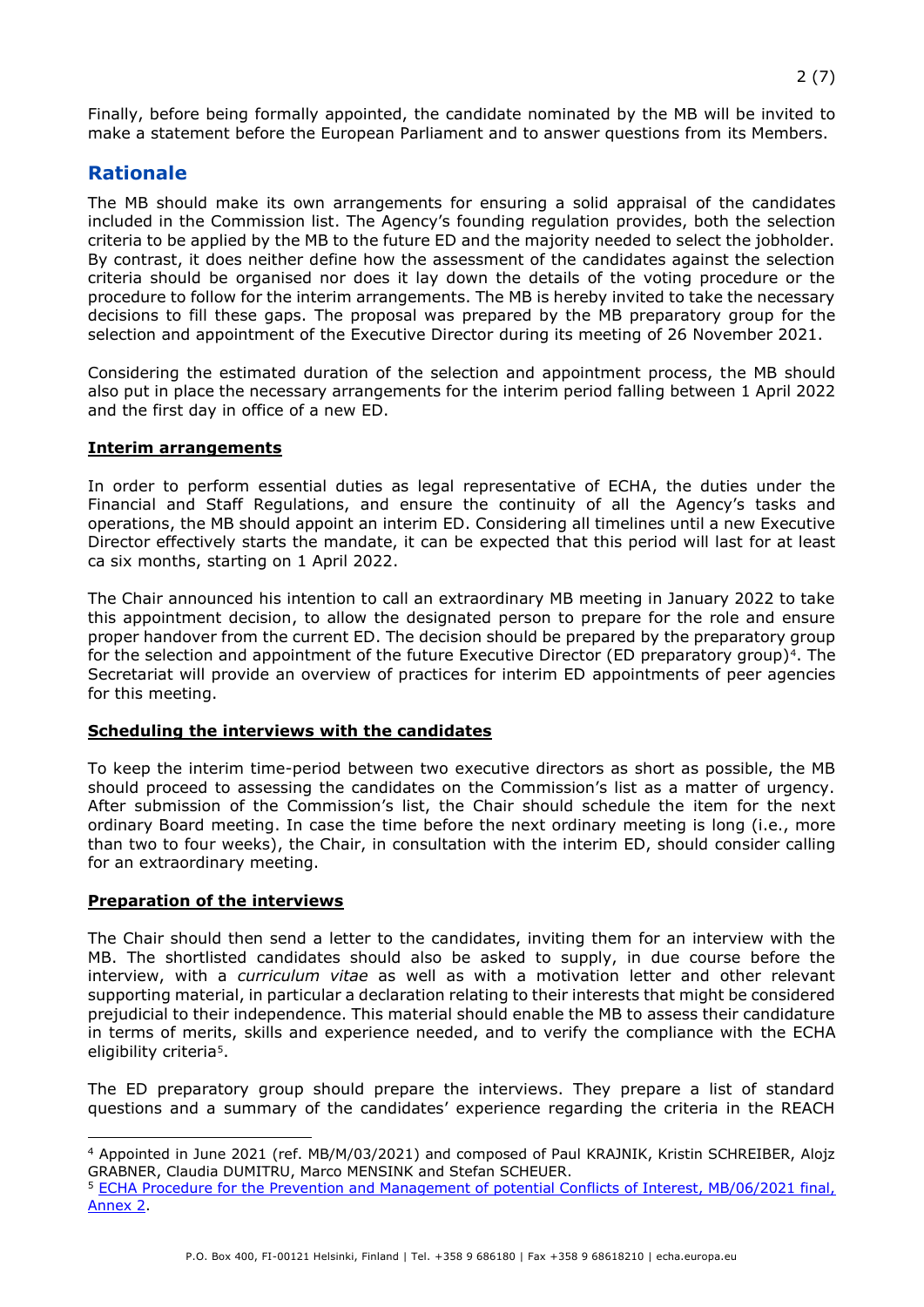### **General running of the appointment meeting**

The appointment will require a physical Board meeting. All efforts will be made to ensure this, unless public health measures prevent it. The meeting may take place at the Agency's seat or in a central European location. In case absolutely necessary, the meeting could be organised in a hybrid or remote setting, using secure connection.

Based on experience, the Secretariat estimates that two half days meeting days will be required for appointing the ED. The 1<sup>st</sup> day would be devoted to the interviews, first discussion and to the first round(s) of voting; the  $2^{nd}$  day to continued discussions and the continuation of voting, as necessary.

Only MB members and EEA/EFTA observers will be invited to (that part of) the meeting. Board members will be strongly encouraged to participate in the meeting in person. In case a member is absolutely prevented from attending, they may nominate a person of trust and provide a proxy to another member with voting rights. There shall be no additional representatives allowed to the meeting (except for the observer in the Pre-selection process).

From the Secretariat, there will be the interim ED, the Heads of the Legal and HR Services, the Head of the Unit Governance, Strategy and Relations, the Secretary of the MB and a notetaker to assist the vote, record the meeting and assist with the online connection if necessary. In case they have a conflict of interest, these staff members would not be present. In any event, they do not participate in the discussions on the candidates.

### **Organisation of the interviews**

First the MB should hear a report from the observer to the Commission Pre-selection Panel.

Candidates will then be heard in alphabetical order of surnames. Each candidate should be offered 5 minutes to present themself. This should be followed by questions and answers, as designed by the preparatory group and starting with the prepared standard questions put to the candidates by the members of the preparatory group (30 min). Afterwards, members will be given the opportunity to ask additional - short - questions related to the candidates' presentation and/or answers given to the standard questions (10 min). At the end, each candidate will be invited to make a closing statement (5 min). Buffer time (30 min) will be provided between the interviews for members to make personal notes and for the Secretariat to invite the other candidates to the meeting room or establish the online connection.

#### **Vote(s) on the selection of the candidate**

The Board may after the interviews have a general discussion.

In the meantime, practical arrangements will take place, to organise the voting on the candidates after this discussion. It is suggested to apply the provisions of the MB Rules of Procedure on the election of the Board's chairpersons7 by analogy, with some adjustments.

The procedure should be as follows:

- Announcement of proxies
- Voting by secret ballot (Members write the name of the preferred candidate on a ballot paper handed out by the Secretariat. Blank ballots count as abstention).

<sup>6</sup> The preparatory group could invite members to submit suggestions confidentially. The final questions will only be shared with other Board members shortly before the interviews.

<sup>7</sup> Article 2 of MB/33/2020.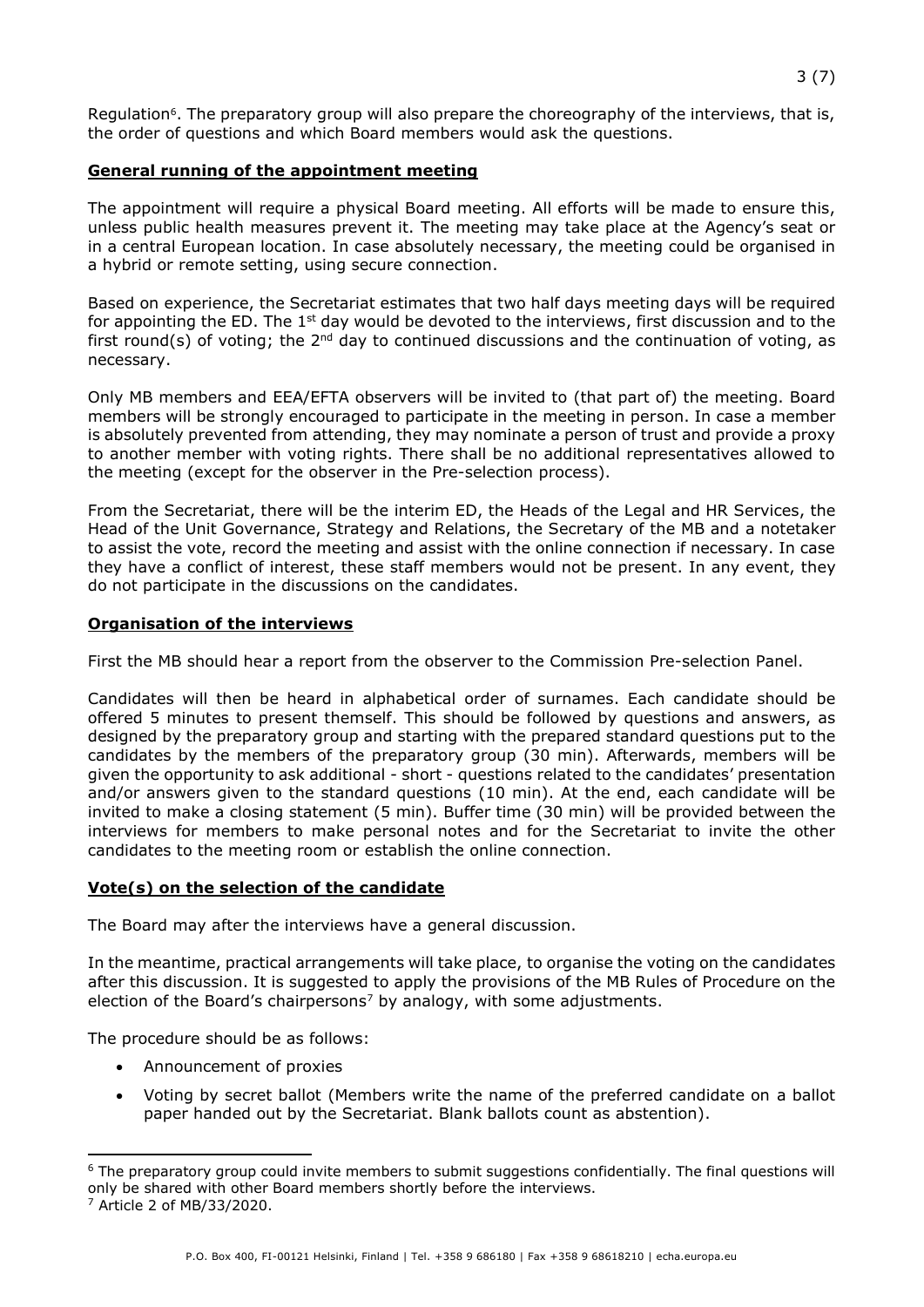• Two tellers, acting under the supervision of the Chair, will be designated among the members without voting rights to assist in the counting of the vote.

Plan B: (in case of a hybrid or remote meeting): The tellers will receive an introduction to the voting tool prior to the meeting. During the meeting, they will have access to the screen of the Secretariat to observe the conduct of the vote and verify the outcome.

- In the first ballot, the candidate who receives at least two-thirds majority (i.e., at least 22 votes) of all members with voting rights is selected.
- If none of the candidates receives a two-thirds majority, further rounds will be held. At each round, the candidate with the lowest number of votes will be withdrawn. When it is not possible to determine the candidate with the lowest number of votes due to equality, there will be a special ballot to determine the remaining candidate. This process will continue until the last two candidates have been determined.
- A maximum of three voting rounds will then run with two candidates until one receives two-thirds favourable votes of the Management Board members with voting rights. Between these rounds, breaks will allow for discussion among the members.
- Should none of the two candidates receive 22 favourable votes in these three rounds, the MB will either postpone the decision to a next meeting, or  $-$  if the number of abstentions would not allow any candidate to achieve 22, to cancel the recruitment process and ask the Commission to restart it.

#### **Appointment process**

The candidate will be informed of the outcome of the vote and their acceptance will be sought. The formal appointment of the successful candidate is subject to their prior appearance before the European Parliament (EP).

The Executive Director-designate will be contacted by the MB Secretariat to make the arrangements necessary for the Parliamentary hearing<sup>8</sup>.

The EP will after the hearing write to the Agency, informing of its findings. On receipt of this letter, the Executive Director-designate will undertake a medical examination, in case this is required prior to a formal offer of employment as ECHA staff member.

Assuming a positive conclusion of the steps above, the ED's employment contract with ECHA will afterwards be signed by the Chair<sup>9</sup>. The new ED will be in office as soon as possible after that date.

#### **Integrity of the procedure**

ECHA's Procedure for the Prevention and Management of potential Conflicts of Interest should be respected throughout the procedure. Any Management Board member who is or has been a candidate in the procedure shall declare this and abstain from the decision making on the present procedure, and also not participate otherwise in the preparations of the interviews.

<sup>8</sup> Committee for Environment Public Health and Food Safety.

<sup>9</sup> Depending on the timing of the process, the Management Board will either authorise its Chair in a meeting to sign the employment contract, or be asked to adopt a delegation to the Chair for this purpose in written procedure.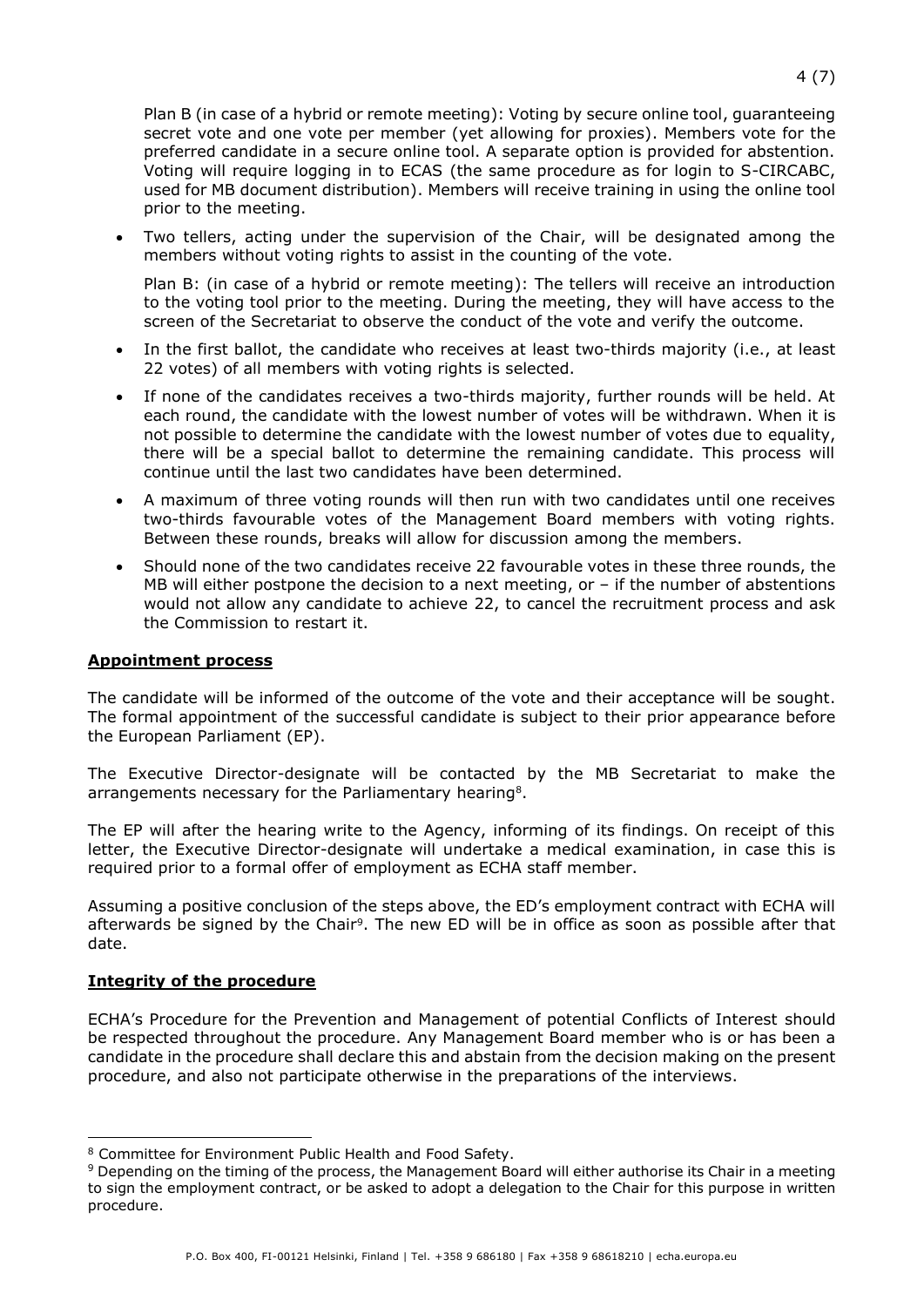Any member who will be listed for interviews at Management Board level may only attend their interview and will not be able to participate in the meeting, nor will they be able to give a proxy to another member.

Board members are obliged and reminded to respect confidentiality, which means not to disclose any sensitive information about the procedure to others. They should be mindful of this obligation, also when communicating with staff in their national authorities / organisations or staff of the ECHA Secretariat.

This follows from the provisions of the REACH Regulation<sup>10</sup>,the rules on conflict of interest<sup>11</sup> and the MB Code of Conduct<sup>12</sup>, which Board members sign and accept when taking up their role.

### **Alternative options**

The proposed procedures and practical arrangements can be modified within the limits of the provisions of the REACH Regulation and other applicable rules, such as ECHA's procedure for the Prevention and Management of potential Conflicts of Interest.

### **Drawbacks**

The process applied should ensure that the best candidate for the post can be appointed by the Management Board as quickly as possible. At the same time, the Management Board should ensure a high degree of transparency and integrity of the process.

The public health measures related to the Covid pandemic may require the MB to appoint the new ED in a hybrid or remote setting, which may cause difficulties in conducting the interviews, voting or achieving the necessary majority of votes. All preparations will be made to minimise these risks and ensure a smooth and safe procedure. Nevertheless, the cooperation of all Board members will be required, for instance, to familiarise themselves with the necessary tools and allow sufficient time for testing and login.

### **Attachment:**

• Annex: Extracts from the REACH Regulation and the Staff Regulations

For questions: [mb-secretariat@echa.europa.eu](mailto:mb-secretariat@echa.europa.eu)

<sup>10</sup> Articles 82 and 88.

<sup>11</sup> [ECHA Procedure for the Prevention and Management of potential Conflicts of Interest, MB/06/2021 final.](https://echa.europa.eu/documents/10162/17208/pro_0067_coi_management_en.pdf/c4082b12-5830-4647-abf7-47c4a0879c86)

<sup>&</sup>lt;sup>12</sup> MB/52/2019 final. The Code of Conduct sets out the ethical conventions to be followed during and after MB members' mandate.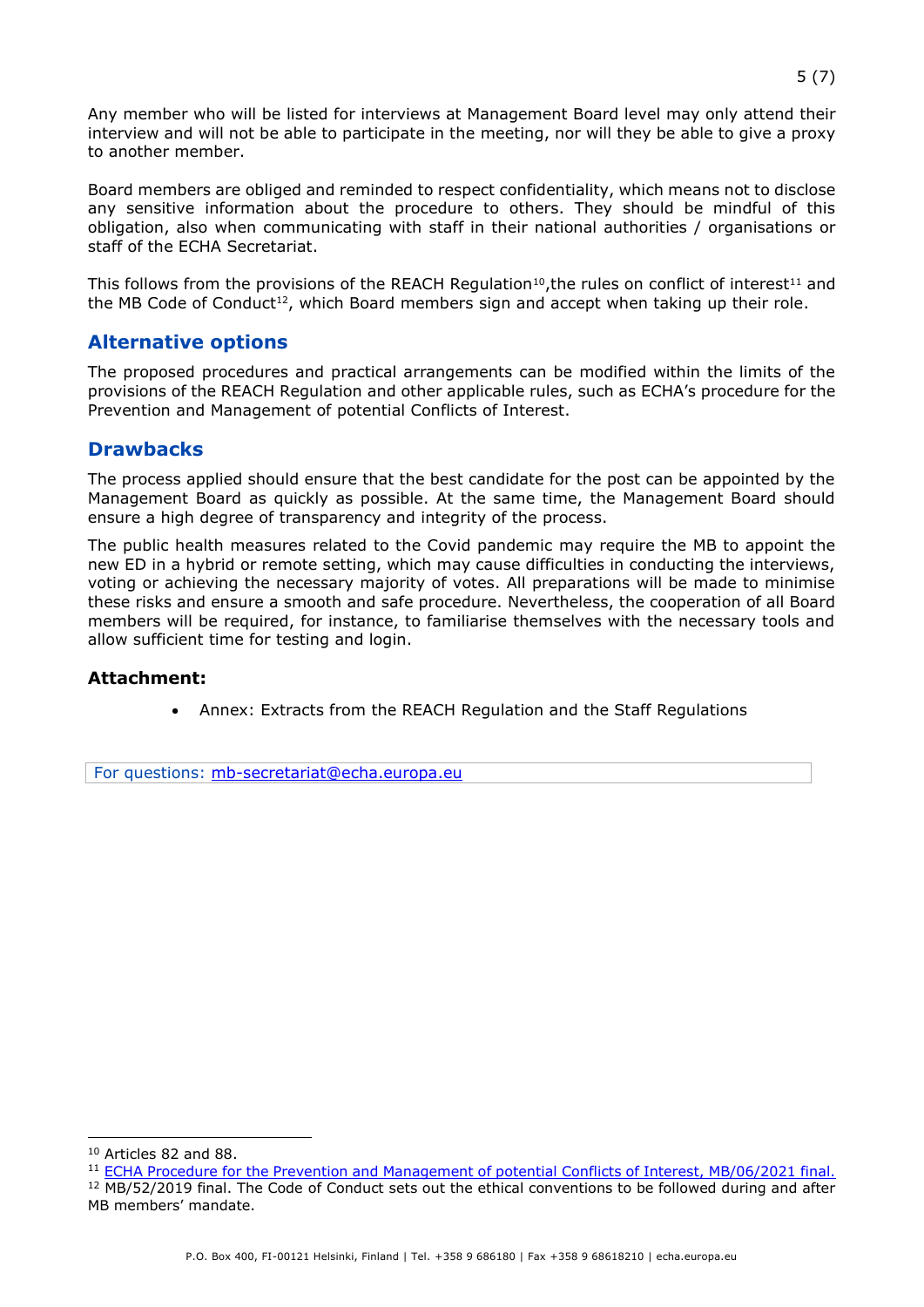# **Article 83: Duties and powers of the Executive Director**

- 1. The Agency shall be managed by its Executive Director, who shall perform his duties in the interests of the Community, and independently of any specific interests.
- 2. The Executive Director shall be the legal representative of the Agency. He shall be responsible for:
	- (a) the day-to-day administration of the Agency;

(b) managing all the Agency resources necessary for carrying out its tasks; (c) ensuring that the time-limits laid down in Community legislation for the adoption of opinions by the Agency are complied with;

(d) ensuring appropriate and timely coordination between the Committees and the Forum;

(e) concluding and managing necessary contracts with service providers;

(f) the preparation of the statement of revenue and expenditure and the

implementation of the budget of the Agency pursuant to Articles 96 and 97; (g) all staff matters;

(h) providing the secretariat for the Management Board;

(i) preparing draft opinions of the Management Board concerning the proposed rules of procedure of the Committees and of the Forum;

(j) making arrangements, upon request from the Management Board, for the execution of any further function(s) (within the remit of Article 77) allotted to the Agency by delegation from the Commission;

(k) establishing and maintaining a regular dialogue with the European Parliament;

(l) determining the terms and conditions for use of software packages;

(m) rectifying a decision made by the Agency following an appeal and after consulting the Chairman of the Board of Appeal.

3. Each year, the Executive Director shall submit the following to the Management Board for approval:

(a) a draft report covering the activities of the Agency in the previous year, including information about the number of registration dossiers received, the number of substances evaluated, the number of applications for authorisation received, the number of proposals for restriction received by the Agency and opined upon, the time taken for completion of the associated procedures, and the substances authorised, dossiers rejected, substances restricted; complaints received and the action taken; an overview of the activities of the Forum; (b) a draft work-programme for the coming year;

- (c) the draft annual accounts;
- (d) the draft forecast budget for the coming year;
- (e) a draft multiannual work programme.

The Executive Director shall, following approval by the Management Board, forward the work programme for the coming year and the multiannual work